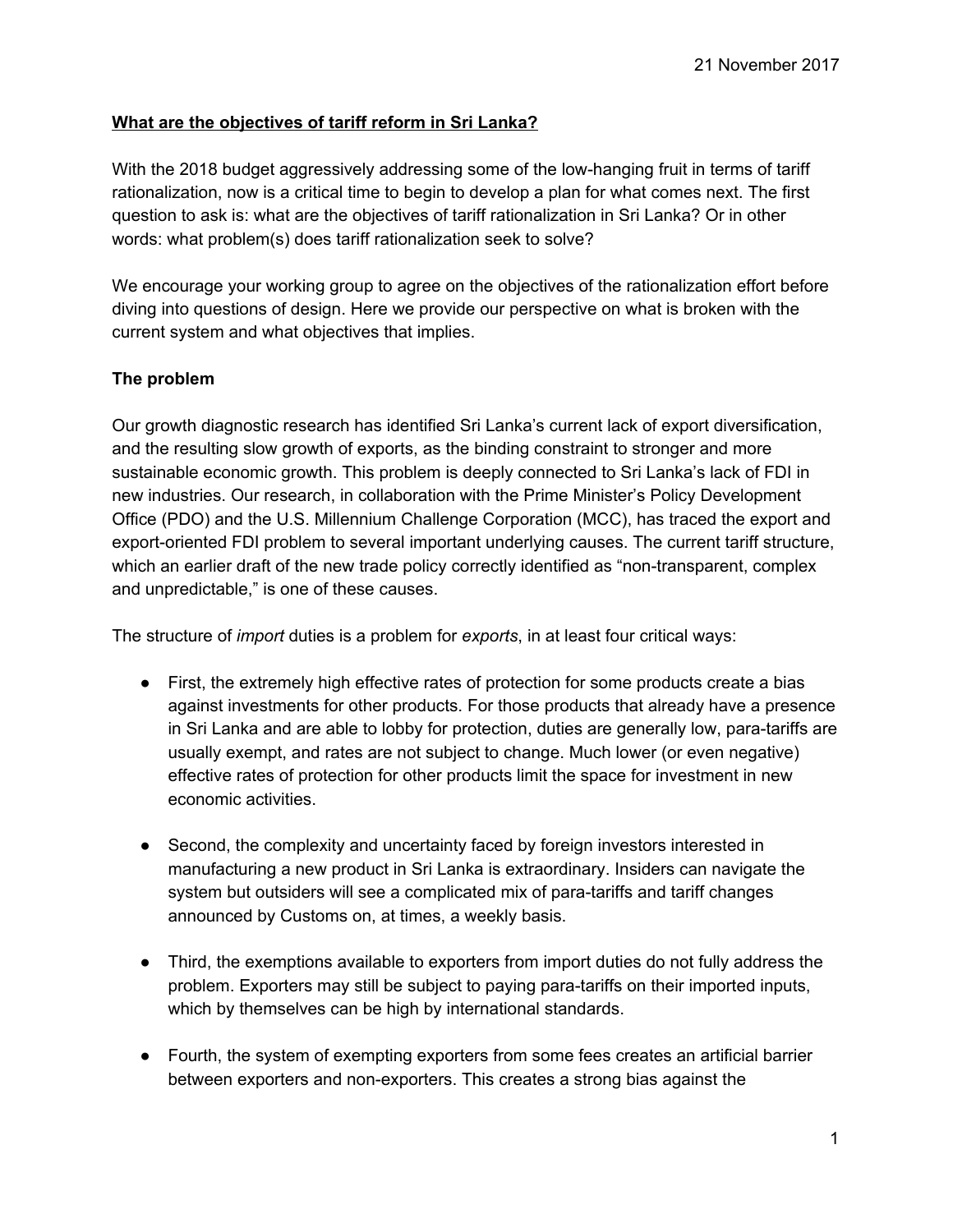development of local supply chains, since exporters are incentivized to import the inputs they need versus buying from domestic producers.

 In addition to this, it is consumers that ultimately pay the price for the system through higher prices on the things they buy, and government revenues remain reliant on this system as a fragile base for around half of tax revenues. Meanwhile, the inertia of the system further encourages rent-seeking and has locked Ministry of Finance resources into responding to industry requests for protection (and other industry requests for the removals of protection to their imports) on a case-by-case basis with a large degree of uncertainty over how changes to one tariff line will affect other industries.

## **Objectives for rationalization**

 Based on this understanding of the problem, the following objectives for rationalization are implied, all of which are consistent with the New Trade Policy. Designs for tariff rationalization might present tradeoffs between these objectives, but our basic review of your revenue data from 2015 and 2016 suggests that there could be designs that accomplish all of these objectives at once:

Objective 1: Reduce overall levels of effective protection (both customs duties and para-tariffs)

- to reduce input costs on production (incl. para-tariffs faced by exporters)
- to reduce prices for consumers

Objective 2: Lower the variance between levels of effective protection

- to remove bias against new industries (which tend to have lower levels of protection)
- to remove disincentive for backward linkages between exporters and non-exporters (resulting from the duty exemption for exporters)

Objective 3: Simplify the system as a whole (ideally into a few bands) rather than remove protections product-by-product

- to provide clarity, predictability and transparency to potential investors
- to change the political economy from industries arguing for exceptions to industries arguing for fairness (while also allowing for reasonable differentiation between products)
- to allow special tariff protection (exceptions to the few bands) visible, explicit and time-bound
- to make FTA negotiations and associated revenue implications much simpler